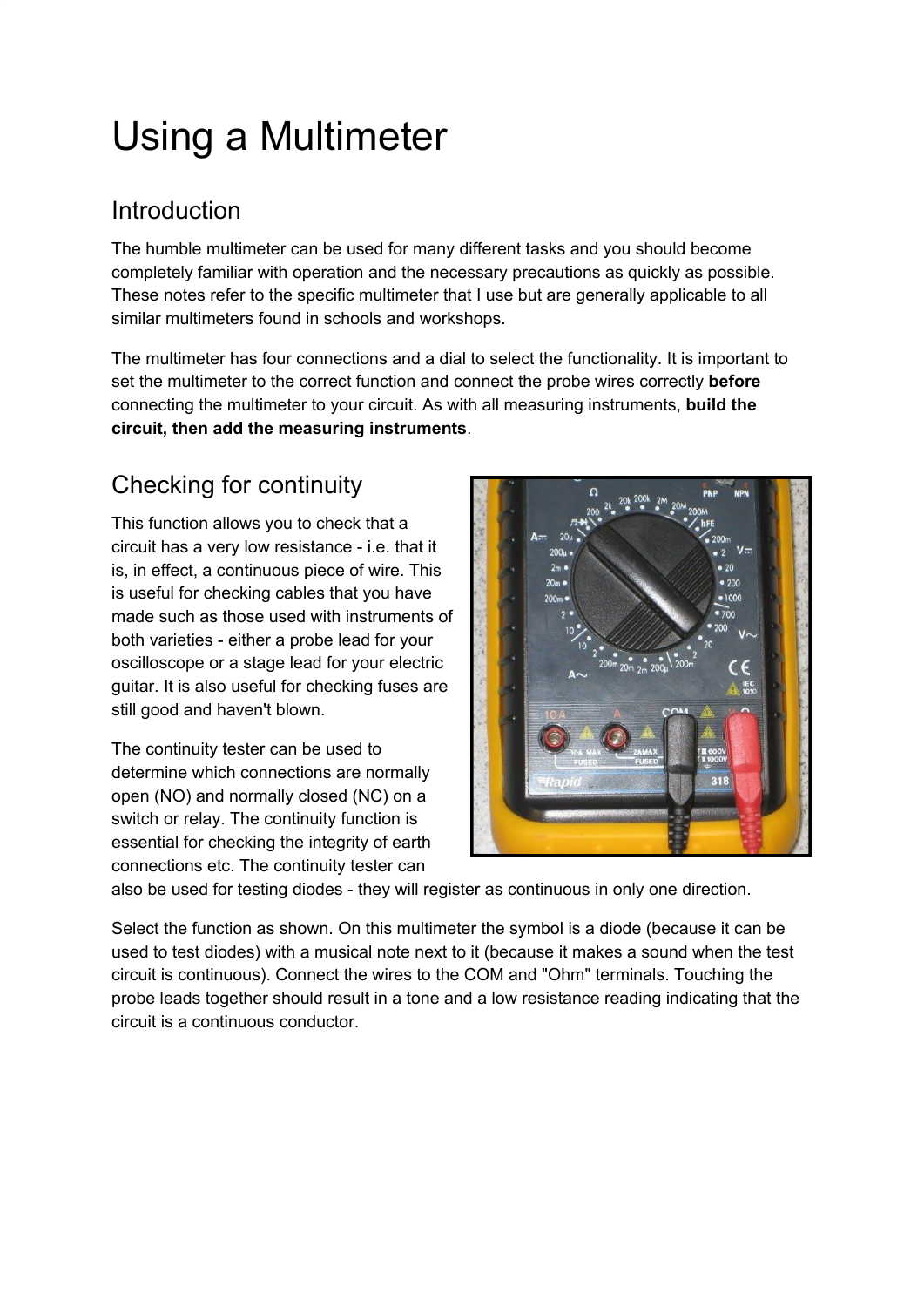### Measuring D.C. voltage

To measure D.C. voltage connect the probe leads to the COM and the Voltage connections as shown. Select the voltage scale suitable for the voltage you expect to measure. The scale tells you the absolute maximum voltage that can be measured and displayed. For example, selecting the 2 V scale allows you to measure voltages up to but not including 2 volts i.e. up to 1.999 V. The reason for this slightly unusual choice of maximum value is that the 4th digit (the most significant digit) on the display is actually only part of a 7-segment display and can only display the digit "1". If the correct scale has been selected, the result will be shown in



either volts or mV. If the value measured is 'out of range', the display shows just the "1" and nothing else - in this case choose a more suitable scale.

**Note:** The multimeter will measure both Potential Difference and EMF and both of these quantities are simply referred to as 'voltage' even though this is not strictly correct.

**Note:** As all voltages in a circuit are measured relative to 0 V, it is often more convenient to simply connect the COM connection on the multimeter to the 0 V on the power supply. This means you only need to make one connection with the probe to the actual circuit.

Measuring A.C. voltages is very similar to measuring D.C. voltages. The multimeter uses the same connections but the A.C. function is selected instead. Note that the multimeter samples the A.C. signal and so, if you try to measure an A.C. signal with a high frequency, the display tends to change quite rapidly and does not yield any meaningful information. The A.C. ranges measure the RMS voltage, not the peak voltage.

#### Selecting the correct setting



The icons on the top row are the correct settings for measuring current (A) with the D.C. current setting on the left and the A.C. current setting on the right.

The A.C. symbol is a sine wave and the D.C. symbol is a constant value (solid line) above some reference such as zero volts (dotted line).

The icons on the bottom row are the correct settings to measure D.C. voltage (left) and A.C. voltage (right).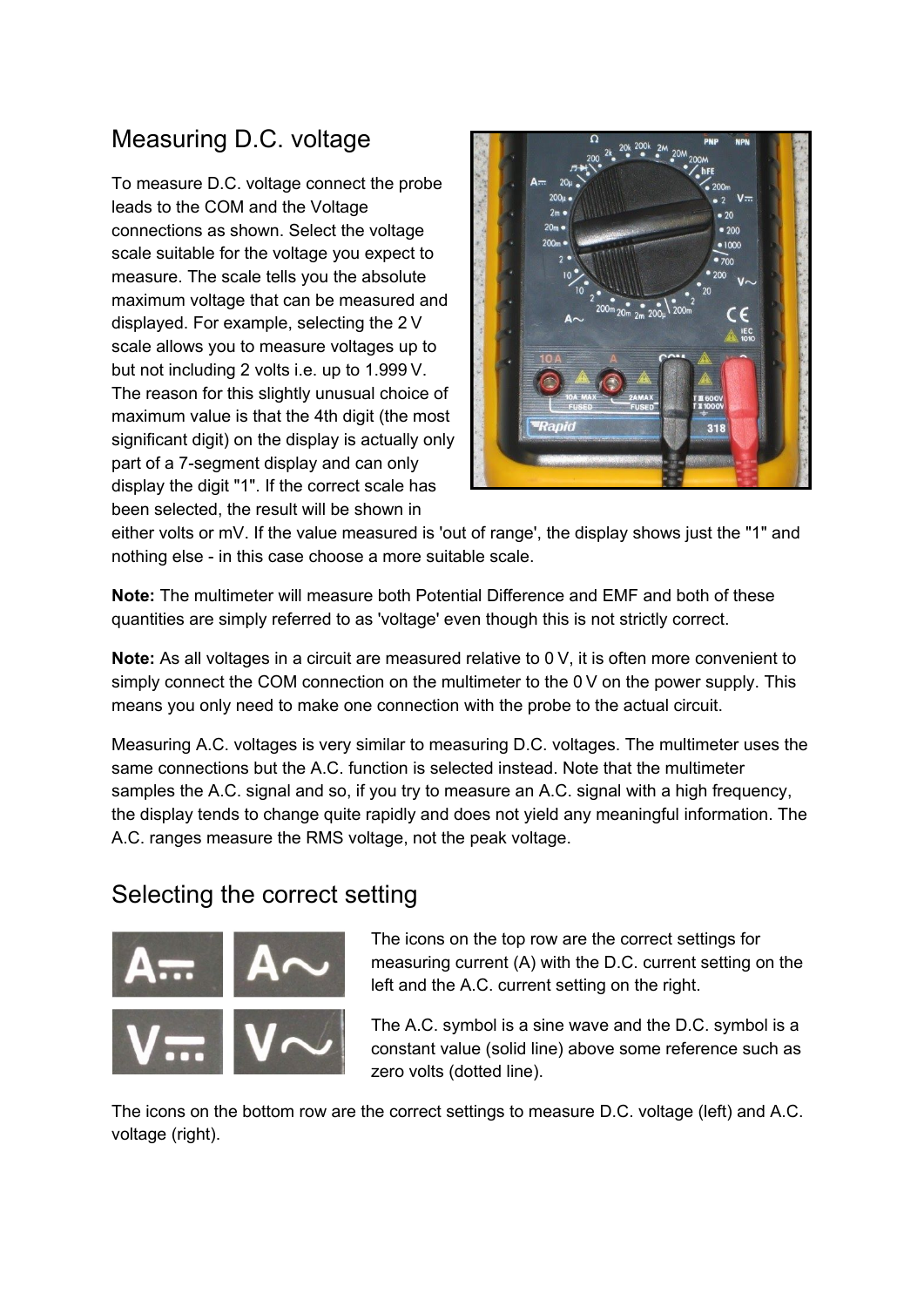#### Selecting the correct scale

The correct scale to use is the scale that has the lowest maximum value without actually going out of range. This applies to voltage, current and resistance readings. The display has three full digits and a "1" as the most significant digit so the biggest number that can be displayed is 1999.

Consider a multimeter being used to read a voltage of 0.314 V which is 314 mV. The options are:

- **200 mV scale:** In this case the voltage being measured (314 mV) is greater than the maximum that can be measured (199.9 mV) so the multimeter would be out of range
- **2 V scale:** The maximum voltage that can be displayed is 1.999 V on this setting so the display would show 0.314 V
- **20 V scale:** The display can show 19.99 V which is now only two decimal places. The display would therefore show 0.31 V which is less precise than using the 2 V scale
- **200 V scale:** The maximum voltage that can be displayed is 199.9 V i.e. only one decimal place. In this example the display would show 0.3 V
- **1000 V scale:** The maximum voltage that can be displayed is 1999 V but the input should not exceed 1000 V. There are no decimal places and so the display would read, in this case, 0 V

When measuring a voltage of 0.314 V the best scale to use is the 2 V scale because it has the best level of precision. This is the scale with the lowest maximum value (1.999 V) without actually going out of range.

#### Measuring D.C. Current

Measuring current is slightly complicated by the fact that the current measuring part of the multimeter, i.e. the ammeter function, is protected by a fuse. This is because the ammeter connection has a very low resistance and the multimeter would be damaged if it were inadvertently connected in parallel with a power supply (to measure voltage) whilst connected as an ammeter. Unfortunately it is not immediately obvious if the fuse has blown.

To measure current, connect the probe leads to the COM and the mA connections as shown and select a suitable current range.



Once the multimeter is correctly configured, connect it in series in the circuit. It is often more convenient to use 4mm wires and crocodile clips rather than the probe leads.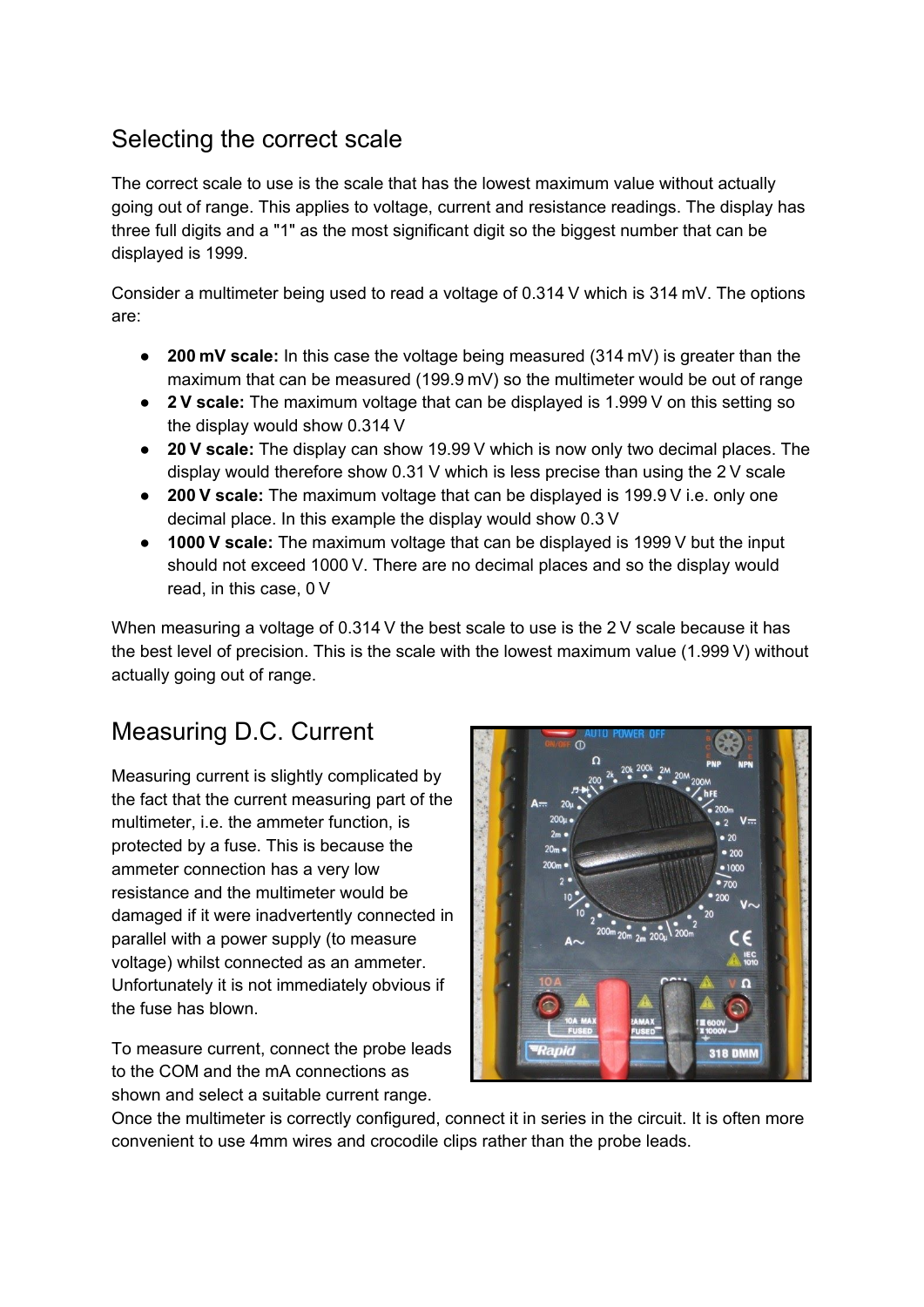### Measuring high currents

To measure high currents, greater than 2 A, swap the connections so that the COM and 10 A connections are used. Select a corresponding current range and proceed with some caution! It is interesting to note that, if you are measuring a current reading of, say, 1.0 A in a simple circuit, the two different current ranges that could be used i.e. 2 A range and 10 A range, will give slightly different values for the current. This is not a fault of the multimeter as such but simply the fact that the 10 A range has a lower resistance than the 2 A range and so has less effect on the circuit being measured.



Measuring A.C. currents is similar to measuring A.C. voltages in that the RMS value is displayed and there is a limit to the frequency of the signal that can be reliably measured. The multimeter is perfectly reliable at low frequencies and will easily measure A.C. Currents at 50 Hz, which is a very common measurement. Measuring low frequency signals such as 1 Hz will be problematic as will measuring high frequency current - the multimeter samples the data and cannot always provide a reliable reading with the display changing almost randomly.

#### Testing the fuse

If, after connecting the multimeter to measure current, the reading remains stubbornly at zero and the circuit refuses to work it is very likely that the fuse in the multimeter has blown. Note that the multimeter will still measure voltage and resistance with the fuse blown, it is only current measurements that are affected by a blown fuse. To test the fuse, use a second multimeter to measure the continuity between the COM and the 2 A connections (or the 10 A connection). If there is not a continuous circuit between the two terminals you will have to disassemble the multimeter to change the fuse!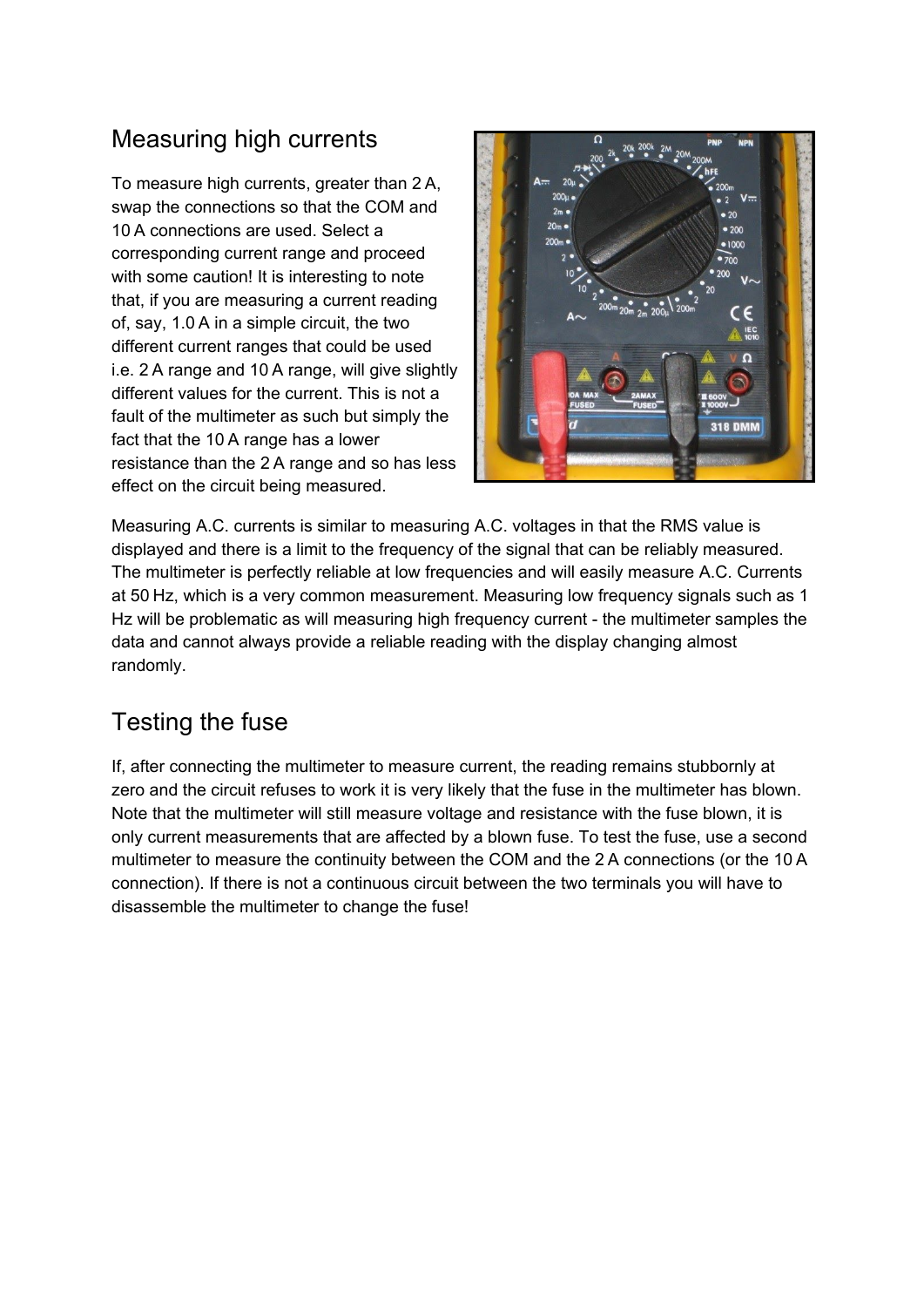#### Measuring resistance

To measure the resistance of a component the multimeter provides a small voltage and measures the corresponding current before calculating the effective resistance. For this reason, the multimeter cannot be used to measure the resistance of components in a live circuit - disconnect the power before measuring the resistance between two points in a circuit. The multimeter also measures the total resistance between the two probe leads, therefore, if the meter is used to measure the value of a resistor in a circuit it will often give an erroneous result as the combined effect of other circuit components are also included in the reading. If you want to measure the



resistance of a single component reliably, physically take it out of the circuit.

To measure resistance, connect the probe leads to COM and "Ohm" and connect the multimeter in parallel with the component being tested. As with voltage and current, the function selector should be set to the most appropriate range to give the greatest level of precision. For example, consider each of the following settings used to measure a resistance of approximately 1 kΩ:

- $200 Ω out of range$
- $\bullet$  2 kΩ ideal
- 20 k $\Omega$  okay but not precise
- $\bullet$  200 k $\Omega$  poor, limited precision
- 2M  $\Omega$  unlikely to provide a valid reading
- $\bullet$  20 M $\Omega$  reads zero
- $\bullet$  200 MΩ- reads zero

So the 2 kΩ setting will have the greatest precision and give the most reliable reading.